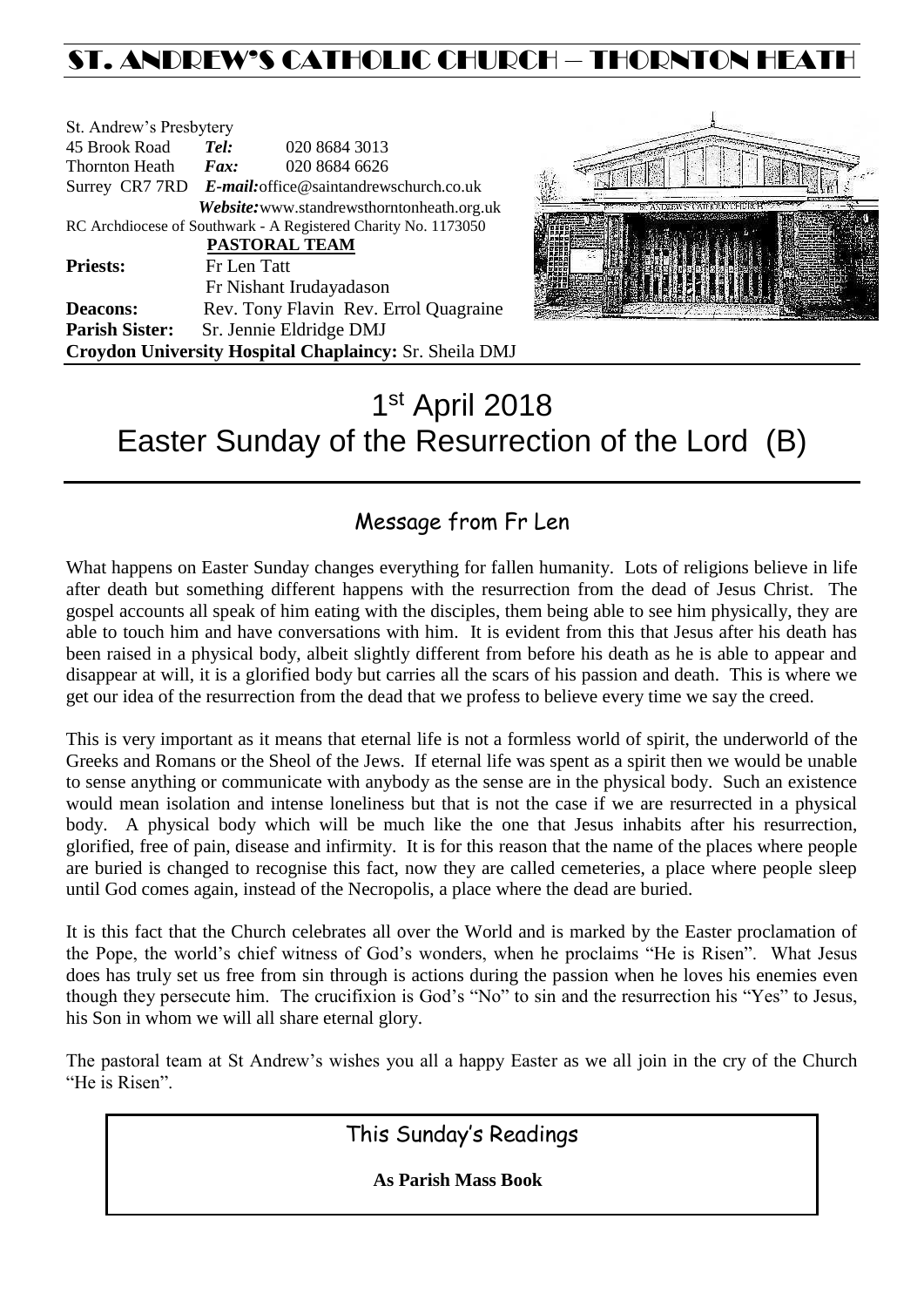## Diary for the Week

| Sunday 1st April                               | 9.30am             | Mass                                                             | The Ezike Family                      |
|------------------------------------------------|--------------------|------------------------------------------------------------------|---------------------------------------|
| Easter Sunday of the                           | 11.30am            | Mass                                                             | Special Intention                     |
| Resurrection of the Lord                       | 5.00pm             | <b>Rosary</b>                                                    |                                       |
| (B)                                            | $5.15 - 5.45$ pm   | <b>Exposition and Benediction</b>                                |                                       |
|                                                | 6.00 <sub>pm</sub> | <b>Mass</b>                                                      | Michael Malone RIP                    |
|                                                | $7.00 - 9.00$ pm   | <b>Charismatic Prayer Group</b>                                  |                                       |
| Monday 2 <sup>nd</sup> April                   |                    |                                                                  |                                       |
| <b>Easter Monday</b>                           | 10.00am            | Mass                                                             | Antoinette & Joseph Underwood (Anniv) |
| Acts 2:14. 22-32                               |                    |                                                                  |                                       |
| Mt 28:8-15                                     |                    |                                                                  |                                       |
| Tuesday 3rd April                              | 7.30am             | Mass                                                             | <b>Holy Souls</b>                     |
| Acts 2:36-41, Jn 20:11-18                      | 10.00am            | Mass                                                             | Maria Rebello RIP (Anniv)             |
| Wednesday 4 <sup>th</sup> April                | 7.30am             | Mass                                                             | <b>Holy Souls</b>                     |
| Acts 3:1-10                                    | 10.00am            | Mass                                                             | Catherine Barry RIP (Anniv)           |
| Lk 24:13-35                                    | 7.30pm             | <b>Legion of Mary (hall)</b>                                     |                                       |
| Thursday 5 <sup>th</sup> April                 | 7.30am             | Mass                                                             | <b>Holy Souls</b>                     |
| Acts 3:11-26                                   | 10.00am            | Mass                                                             | Angelo & Calogero Lanzalaco RIP       |
| Lk 24:35-48                                    | 8.00pm             |                                                                  |                                       |
|                                                | 7.30am             | <b>Maintenance Group</b><br>Mass                                 | <b>Holy Souls</b>                     |
| Friday 6 <sup>th</sup> April                   |                    |                                                                  |                                       |
| <b>First Friday</b><br>Acts 4:1-12, Jn 21:1-14 | 10.00am            | Mass followed by                                                 | Joseph Cyril Phokeerdoss RIP          |
|                                                |                    | <b>Exposition of the Blessed</b><br><b>Sacrament/Benediction</b> |                                       |
|                                                |                    |                                                                  |                                       |
|                                                | 6.30pm             | <b>Syro Malabar Mass</b>                                         |                                       |
| Saturday 7 <sup>th</sup> April                 | 9.30am             | Mass                                                             | <b>Holy Souls</b>                     |
| Acts 4:13-21                                   | $10.00 - 10.30$ am | <b>Confessions</b>                                               |                                       |
| Mk 16:9-15                                     | $5.00 - 5.30$ pm   | <b>Confessions</b>                                               |                                       |
|                                                | 6.00 <sub>pm</sub> | <b>First Mass of Sunday</b>                                      | <b>Gillian Patient RIP</b>            |
| Sunday 8 <sup>th</sup> April                   | 9.30am             | Mass                                                             | Chidozie Clement Nwafor               |
| 2 <sup>nd</sup> Sunday of Easter               | 11.30am            | Mass                                                             | Parishioners                          |
| Feast of the Divine Mercy                      | 5.00pm             | <b>Rosary</b>                                                    |                                       |
|                                                | $5.15 - 5.45$ pm   | <b>Exposition and Benediction</b>                                |                                       |
|                                                | 6.00 <sub>pm</sub> | Mass                                                             | <b>Holy Souls</b>                     |
|                                                | $7.00 - 9.00$ pm   | <b>Charismatic Prayer Group</b>                                  |                                       |
| Monday 9 <sup>th</sup> April                   | 7.30am             | Mass                                                             | <b>Richard Cowie RIP</b>              |
| The Annunciation of the                        | 10.00am            | <b>Funeral Mass</b>                                              | Paul Chilton RIP                      |
| <b>Lord</b>                                    | $7.00 - 8.00$ pm   | <b>Parish Surgery</b>                                            |                                       |
| Is 7:10-14, Heb 10:4-10,                       | $7.00 - 8.00$ pm   | <b>Family Holy Hour</b>                                          |                                       |
| Lk 1:26-38                                     |                    |                                                                  |                                       |
| Tuesday 10 <sup>th</sup> April                 | 7.30am             | Mass                                                             | <b>Holy Souls</b>                     |
| Acts 4:32-37, Jn 3:7-15                        | 10.00am            | <b>Mass</b>                                                      | Ferdinand Dias RIP (Anniv)            |
| Wednesday $1\overline{I^{th}$ April            | 7.30am             | <b>Mass</b>                                                      | Special Intention                     |
| <b>St Stanislaus</b>                           | 10.00am            | Mass                                                             | <b>Holy Souls</b>                     |
| Acts 5:17-26                                   | 2.00 <sub>pm</sub> | <b>Active Retirement Group</b>                                   |                                       |
| $Jn 3:16-21$                                   | 6.00pm             | <b>Lectio Divina Group (hall)</b>                                |                                       |
|                                                | 7.30pm             | <b>Legion of Mary (hall)</b>                                     |                                       |
| Thursday 12 <sup>th</sup> April                | 7.30am             | Mass                                                             | James Clifford                        |
| Acts 5:27-33                                   | 10.00am            | Mass                                                             | <b>Holy Souls</b>                     |
| $Jn 3:31-36$                                   | 7.00pm             | <b>Faith Talk (hall)</b>                                         |                                       |
| Friday 13 <sup>th</sup> April                  | 7.30am             | Mass                                                             | William & Mary Brown RIP              |
| St Martin 1                                    | 10.00am            | Mass                                                             | <b>Holy Souls</b>                     |
| Acts 5:34-42,<br><i>Jn</i> 6:1-15              |                    |                                                                  |                                       |
| Saturday 14 <sup>th</sup> April                | $10.15 - 11.30$ am | <b>Friends of the Holy Family</b>                                |                                       |
| Acts $6:1-7$                                   | 9.30am             | Mass                                                             | <b>Holy Souls</b>                     |
| Jn 6:16-21                                     | $10.00 - 10.30$ am | <b>Confessions</b>                                               |                                       |
|                                                | $5.00 - 5.30$ pm   | <b>Confessions</b>                                               |                                       |
|                                                | 6.00 <sub>pm</sub> | First Mass of Sunday                                             | Ana Rita Fernandes RIP (Anniv)        |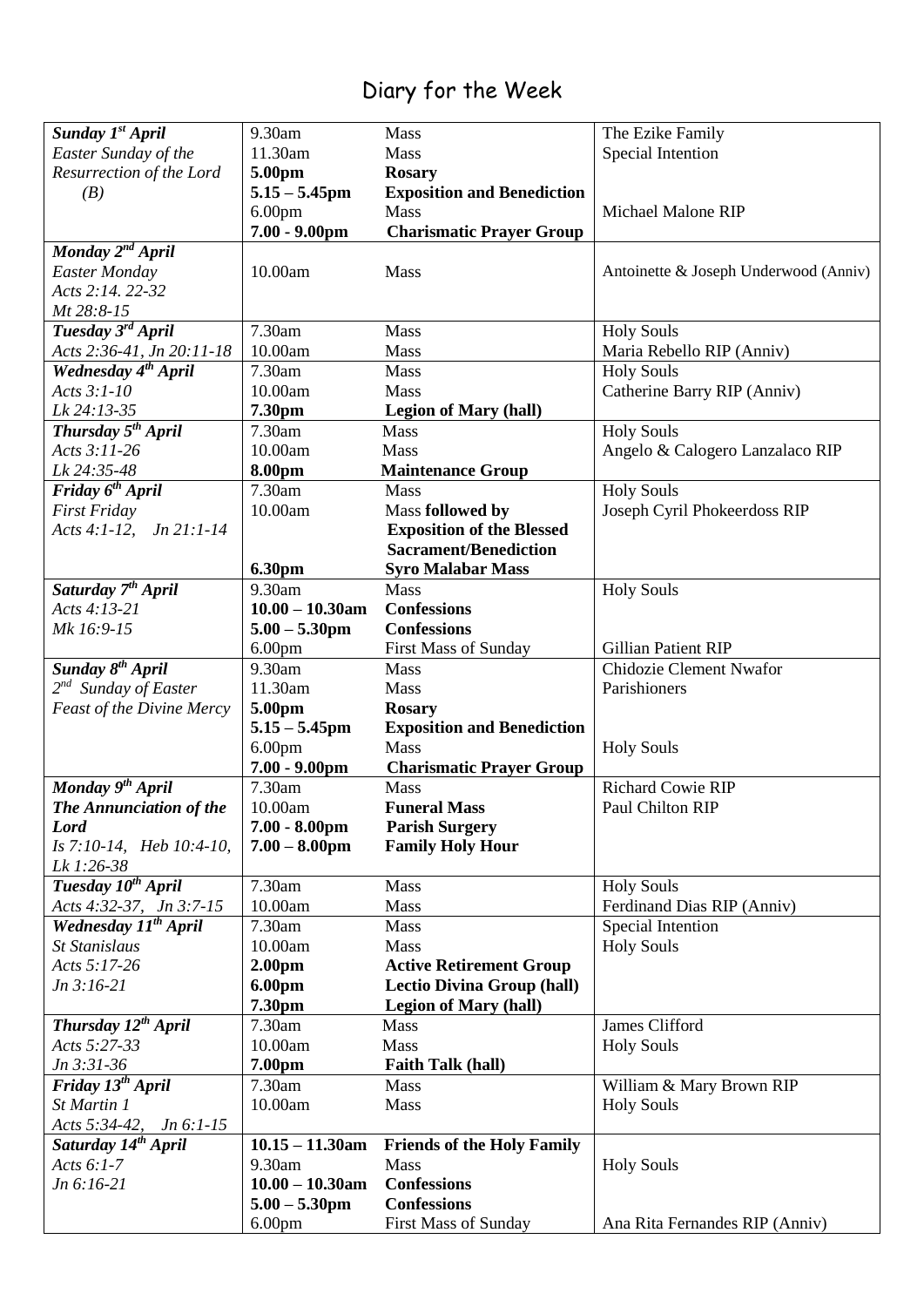| Sunday $15^{th}$ April    | $9.30$ am          | Mass                              | Parishioners       |
|---------------------------|--------------------|-----------------------------------|--------------------|
| $3^{rd}$ Sunday of Easter | 11.30am            | Mass                              | Mary Badu & Family |
|                           | 5.00pm             | <b>Rosary</b>                     |                    |
|                           | $5.15 - 5.45$ pm   | <b>Exposition and Benediction</b> |                    |
|                           | 6.00 <sub>pm</sub> | Mass                              | Special Intention  |
|                           | $7.00 - 9.00$ pm   | <b>Charismatic Prayer Group</b>   |                    |

|                                         |                                               | Money Matters                                                                                                                                                            |                                                                                                             |  |
|-----------------------------------------|-----------------------------------------------|--------------------------------------------------------------------------------------------------------------------------------------------------------------------------|-------------------------------------------------------------------------------------------------------------|--|
|                                         |                                               | <b>Collection Last Sunday</b><br>Payment by Standing Order<br>Total offertory<br>Collection for Church flowers on 8 <sup>th</sup> April<br>Thank you for your generosity | £1,433.74 $(\text{\textsterling}1.43 \text{ per person})$<br>£ 761.00<br>£2,194.74                          |  |
| Altar Servers<br>This week<br>Next week | Team 3<br>Team 1 (8.4.18)<br>Team 2 (15.4.18) |                                                                                                                                                                          | Church Cleaners<br>This week Judie's Crew<br>Next week Fifi's Group (11.4.18)<br>Sancho's Dusters (18.4.18) |  |

### St. Andrew's Parish Notices

#### **THANK YOU**

A big thank you to everyone who worked so hard preparing everything for Easter. There is always a lot of preparation needed for the Liturgies, music, serving, singing, flowers, cleaning, booklets etc and so many people help – it is all greatly appreciated. Thanks again.

#### **PARISH SURGERY**

Please note there is no Parish Surgery on Monday 2<sup>nd</sup> April. The next one will be on Monday 9<sup>th</sup> April.

#### **UNDER FIVES PLAYGROUP**

The group are now on their Easter break and will resume again on Tuesday  $17<sup>th</sup>$  April,  $9.30 - 11.15$ am.

#### **ALTAR SERVERS DAY OUT**

The Altar Servers Day out is planned for May bank holiday,  $7<sup>th</sup>$  May, to Margate. If you haven't collected an application form yet (available in the Altar Server Sacristy) please take one and return the completed form by 8<sup>th</sup> April latest.

#### **GIRL GUIDES**

The Girl Guides are urgently looking for a Leader to run the unit. Currently the group consists of 16 girls and due to work and other commitments, a couple of our volunteers will have to step down. Our group has been running for a long time and the girls would devastated if we had to close the group down and this will happen in July if we cannot get more help. Anyone who is interested in volunteering is asked to contact us at our Guide email address **[58thcroydonguides@gmail.com.](mailto:58thcroydonguides@gmail.com)** A speaker for Guides will be here at the 9.30am Mass on Sunday 8<sup>th</sup> April to say a few words after Mass and Louise Baldwin and Marie Burgess will have a table outside to meet with anyone who is interested.

#### **SECOND COLLECTION**

There will be a collection on  $8<sup>th</sup>$  April for Church flowers - thank you.